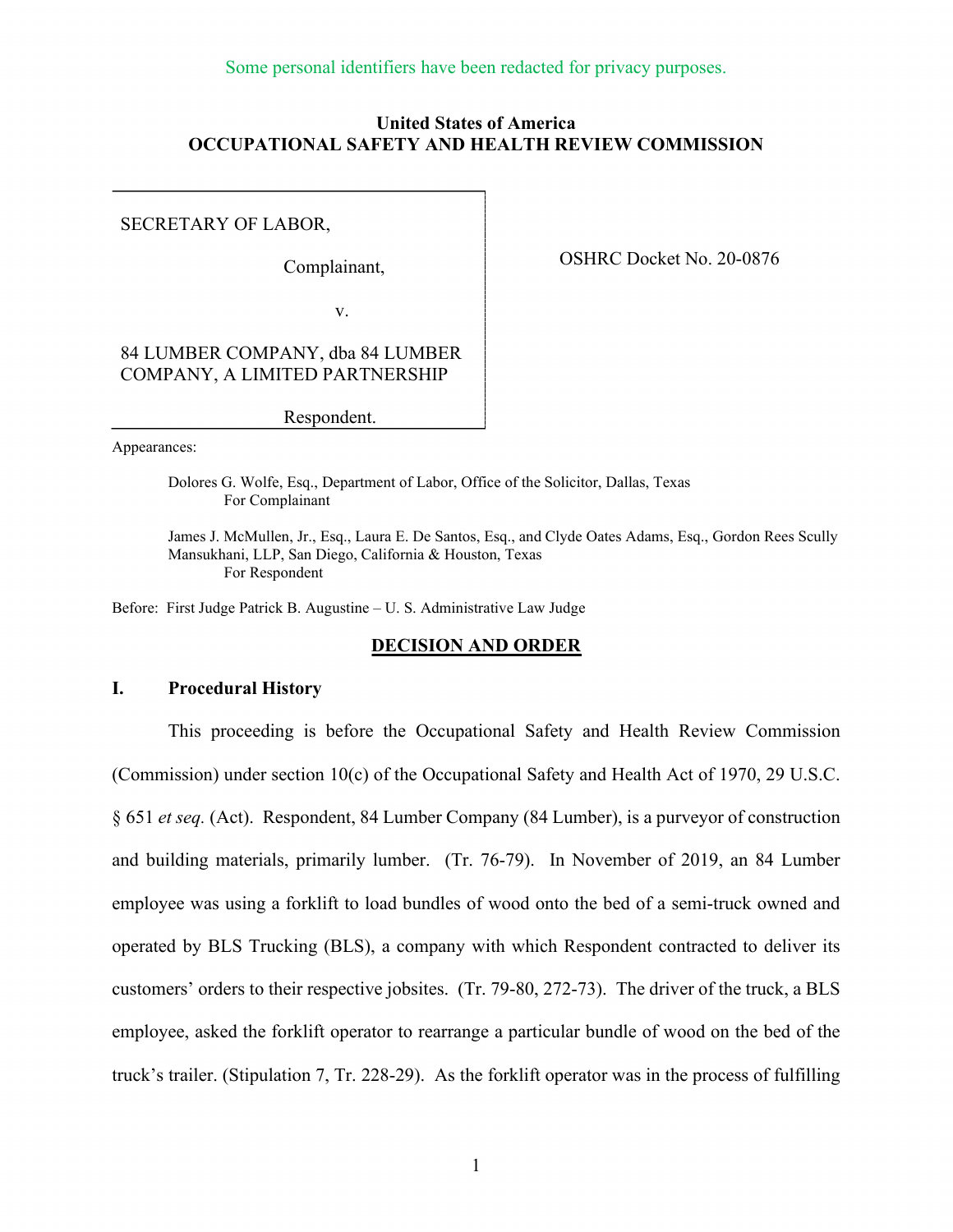this request and had the bundle of wood suspended in the air, the BLS driver unexpectedly ran under the suspended load on the forklift. (Tr. 229-30, 252-53). The bundle thereafter became unstable and fell onto the BLS employee, killing him. (Stipulation 4).

As a result of the BLS employee's death, the United States Occupational Safety and Health Administration (OSHA) sent Compliance Safety and Health Office (CSHO) Daniel McGurk to conduct an inspection of the site of the accident. (Tr. 313-14). Following the inspection, OSHA issued a one-item *Citation and Notification of Penalty* (Citation) to Respondent alleging a serious violation of 29 C.F.R. § 1910.178(m)(2), which prohibits an employer from allowing any person to stand or pass under the elevated portion of any truck, whether loaded or empty. The Citation proposed a penalty of \$13,494. (Citation 6). The Citation was issued on September 6, 2018. Respondent timely filed a Notice of Contest (Notice).

A two-day trial was held on August 2 and 3, 2021, in Houston, Texas*.* Four witnesses testified at the trial. The Parties submitted post-trial briefs. Pursuant to Commission Rule 90, after hearing and carefully considering all the evidence and arguments of counsel, the Court issues this Decision and Order as its Finding of Facts and Conclusions of Law. Based on what follows, the Court vacates the Citation.

#### **II. Stipulations**

The parties agreed to the following stipulations:<sup>1</sup>

1. [redacted], the decedent, was an employee of BLS Trucking.

 $1$  In addition to the seven stipulations laid out in the parties' post-trial briefs. Complainant agreed to two further stipulations at trial, represented in paragraphs 8 and 9. (Tr. 269-70). Complainant has not set forth any alternative wording to encompass these stipulations. (Complainant's Br. 3-4). Because Respondent's wording of these stipulations as laid out in its brief is consistent with the trial record, the Court accepts the stipulations in full. (Tr. 269- 70; Resp't Br. 3-4). Respondent further conceded it was a "controlling employer" for purposes of liability under the multi-employer worksite doctrine (*see* note 3, infra), which stipulation is represented by paragraph 10.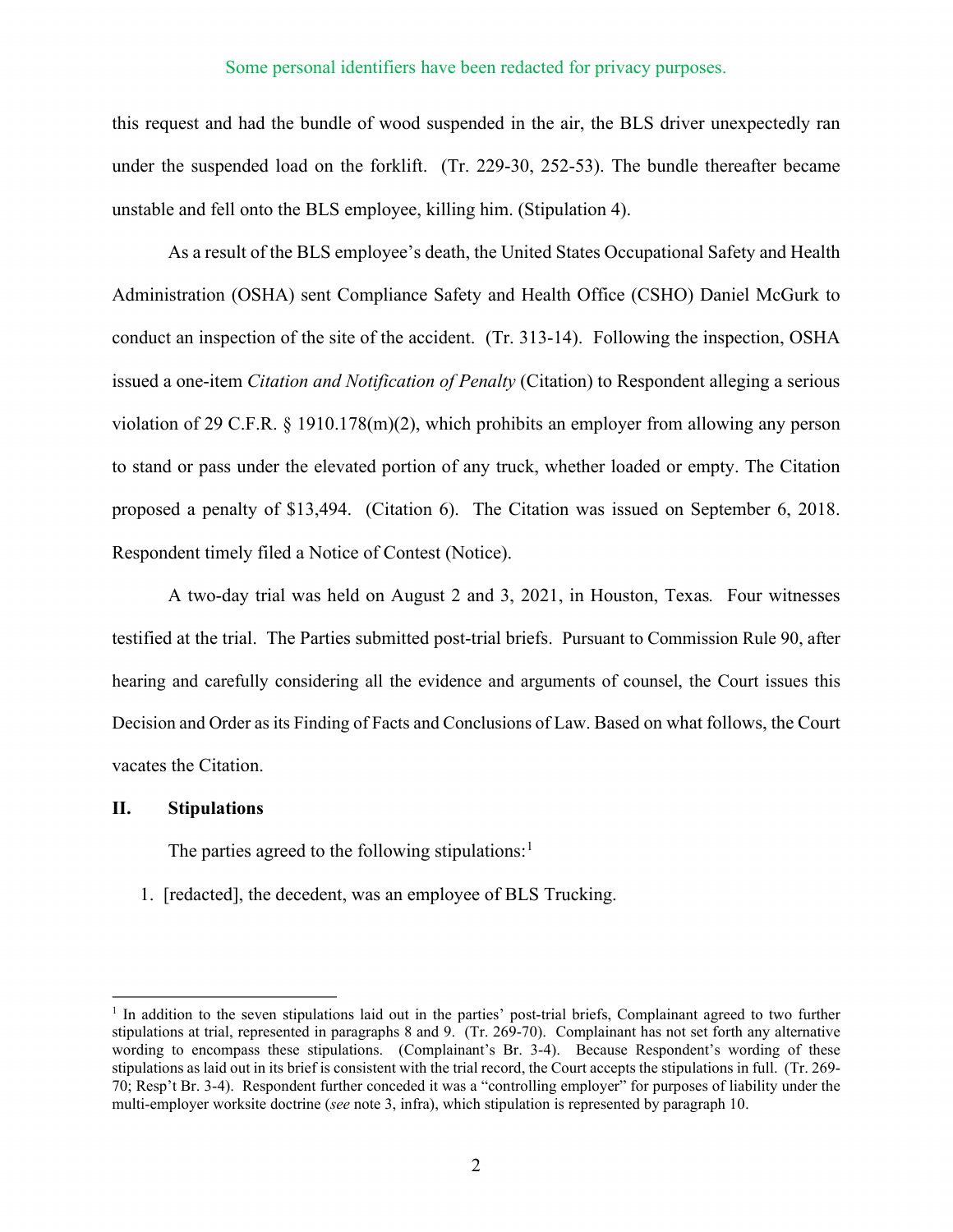- 2. On November 19, 2019, an accident occurred at 22770 NW Lake Drive, Houston, Texas, involving [redacted].
- 3. On that date, [redacted] was employed by BLS.
- 4. [redacted] suffered a fatality after he walked under a forklift load.
- 5. 84 Lumber's employee, [redacted], was operating the forklift at the time of the incident involving [redacted] on November 19, 2019.
- 6. The November 19, 2019 incident involving [redacted] occurred at a location that is considered 84 Lumber's property.
- 7. 84 Lumber understands [redacted] was attempting to reposition the forklift's load per [redacted]'s request at the time of the Accident.
- 8. November 19, 2019, the date of the incident, 84 Lumber had a work rule in place at Store 1949 (the store implicated in this matter) that instructed and communicated to 84 Lumber employees to not let people work under the elevated loads or pass under the elevated loads of forklifts (Work Rule).
- 9. 84 Lumber adequately communicated the Work Rule to its employees at Store 1949.<sup>2</sup>
- 10. 84 Lumber was a "controlling employer" for purposes of liability under the Commission's multi-employer worksite doctrine.<sup>3</sup> (Tr. 70-71).

<sup>&</sup>lt;sup>2</sup> Respondent introduced a good deal of evidence on the issue of employee training and devotes a substantial portion of its post-trial brief to the issue. In light of Stipulations 8 and 9, as well as the fact Complainant has apparently abandoned its theory premised on Respondent's failure to enforce its Work Rule, the Court does not find significant discussion of this evidence to be warranted. *See PSP Monotech Indus.*, 22 BNA OSHC 1303, 1306 (No. 06-1201, 2008) (discussing employee evidence of training in determining whether a work rule was adequately communicated); *Gary Concrete Prods, Inc.*, 15 BNA OSHC 1051, 1055-56 (No. 86-1087, 1991) (discussing evidence of training in determining whether employer had a work rule in place).

<sup>&</sup>lt;sup>3</sup> The Fifth Circuit, where this case arose, has adopted Complainant's construction of the Act as imposing a duty on an employer at a multi-employer worksite to ensure the safety of non-employees in certain situations. *See Acosta v. Hensel Phelps Constr. Co.*, 909 F.3d 723 (5th Cir. 2018); *see also Kerns Bros. Tree Serv.*, 18 BNA OSHC 2064, 2067 (No. 96- 1719, 2000) ("Where it is highly probable that a case will be appealed to a particular circuit, the Commission generally has applied the precedent of that circuit in deciding the case— even though it may differ from the Commission's precedent.")*.* More specifically, a "controlling employer" of a multi-employer worksite i.e., an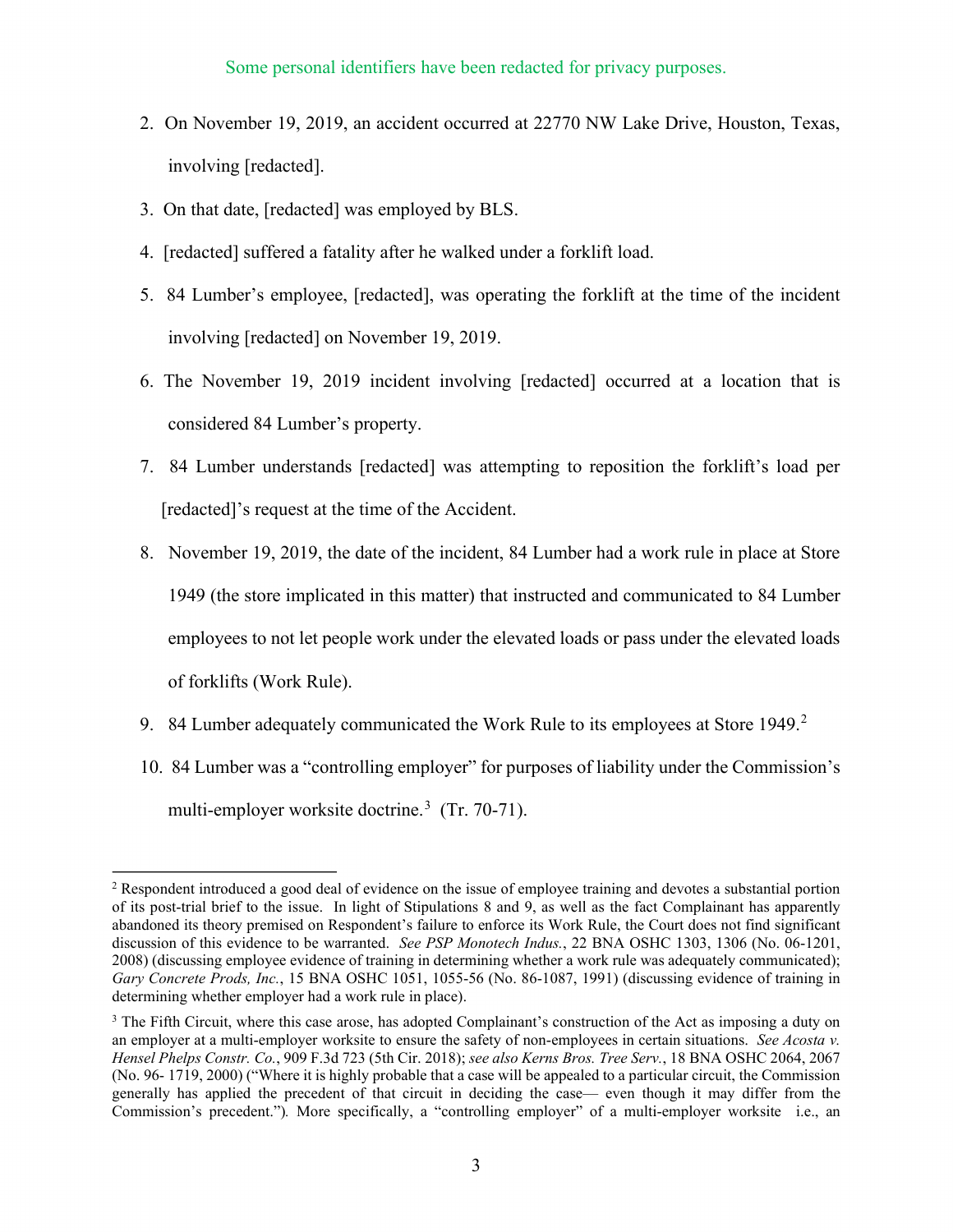## **III. Jurisdiction**

Neither party has contested, and the record supports, Respondent is engaged in a business affecting interstate commerce and is an "employer" within the meaning of section 3 of the Act. (Answer ¶ 2; Tr. 8-9; 76-77). The Commission has jurisdiction over this proceeding pursuant to section 10(c) of the Act by Respondent filing its Notice. (Tr. 8-9); *Joel Yandell*, 18 BNA OSHC 1623, 1628 n.8 (No. 94-3080, 1999).

#### **IV. Factual Background**

#### **A. The Worksite and Respondent's Work Processes**

Respondent is a purveyor of construction and other building materials and employs approximately 5,000 people nationwide. (Tr. 76-77). The accident occurred at one of its stores, Store 1949, located at 22770 NW Lake Drive, Houston, Texas. (Stipulations ¶¶ 2, 6; Tr. 74). Store 1949 employs approximately 25 to 30 employees. (Tr. 76). The main activity conducted at Store 1949 is the sale of lumber to general contractors for construction projects. (Tr. 76-77).

When an order for lumber is placed at Store 1949, a coordinator creates a "dispatch list" for the order, which contains information about the specific products in the order as well as the date it is to be delivered to a construction site. (Tr. 77-78). When the delivery date arrives for a given order, the dispatch list is sent to an 84 Lumber employee called a "builder," who prepares the order. (Tr. 78-79). In preparing for an order, the builder assembles the order into different

employer with "general supervisory authority over the worksite, including the power to correct safety and health violations itself or require others to correct them," has a duty to protect more than its own employees working at the site. *See Hensel Phelps*, 909 F.3d at 729. As is relevant here, the Fifth Circuit in *Hensel Phelps* held:

In a place of employment like a construction worksite, populated by subcontractors, subsubcontractors, and their employees performing various (and often overlapping) tasks, only the general contractor maintains supervisory authority over—and has access to—the entire space. If a general contractor enjoys the benefits of project supervision, it follows that he should also bear the burdens, by being held to comply—and to direct its subcontractors to comply—with the Act's safety standards. *Hensel Phelps*, 909 F.3d at 735.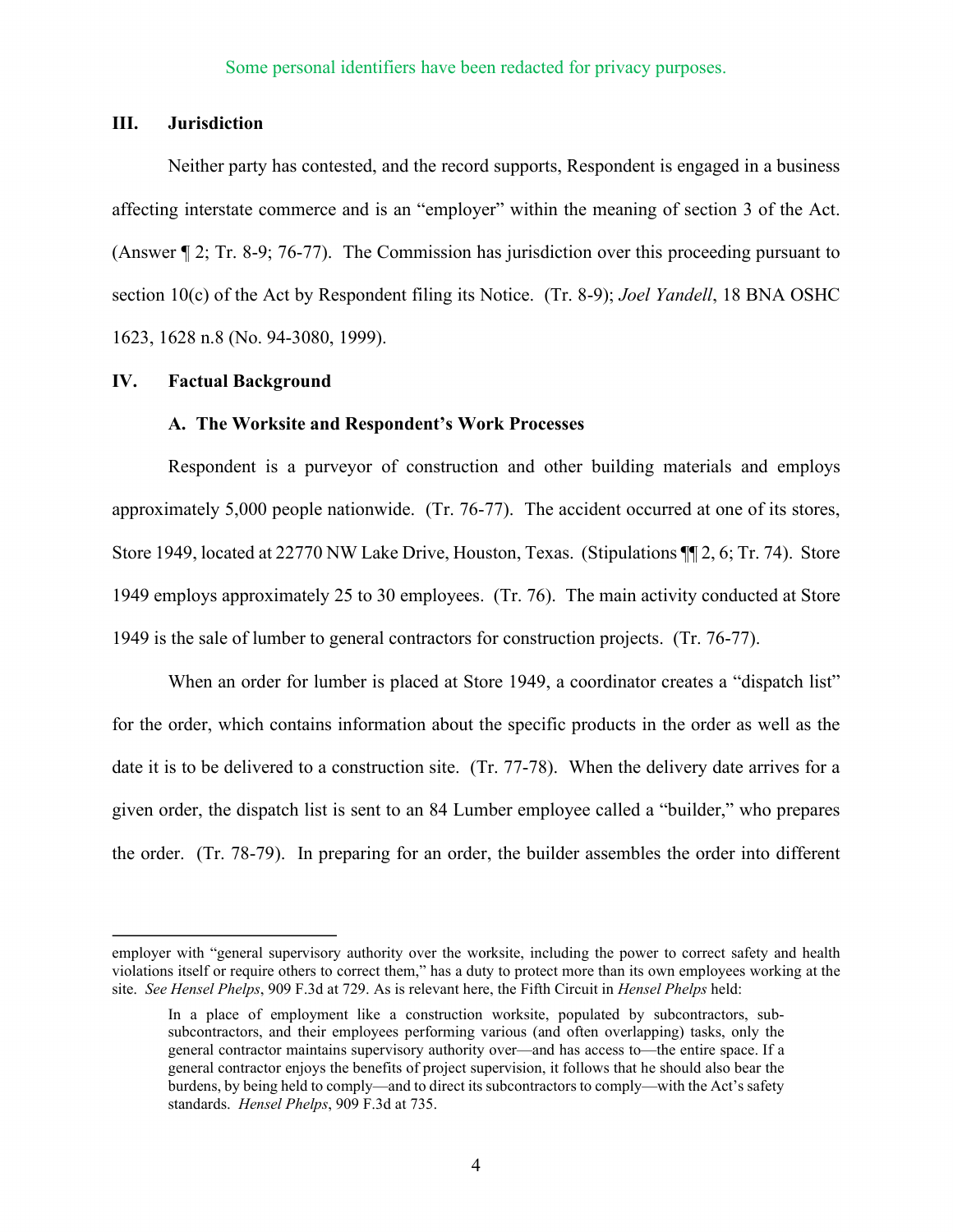bundles or loads of lumber. (Tr. 79, 217-18). Some bundles are prefabricated from the manufacturer, while others have to be collected and assembled by the builder. (Tr. 217-18; Ex. C-2).

Once an order has been built, it is assigned to a "dispatcher," another 84 Lumber employee. (Tr. 79). The dispatcher is responsible for loading the order onto a truck for delivery. (Tr. 153, 211-13, 273-74). 84 Lumber does not handle the delivery of its order itself; rather, it contracts this work out to BLS. (Tr. 79, 211-213, 272-73). However, the same BLS drivers, approximately seven to ten, generally were assigned to work at Store 1949 daily. (Tr. 80-81, 272-73).

A typical order is divided into different bundles, all of which must be loaded by the dispatcher onto a BLS truck via forklift. (Tr. 79-80, 120, 143-47, 212-13, 216-19; Ex. C-2). At the time of the accident, BLS' drivers were instructed to remain at the side of the truck, away from the operating path of the forklift, while the dispatcher was operating the forklift. (Tr. 223-24, 277- 78, 308; Ex. C-2). Once a bundle was loaded on to the dispatcher's forklift, the dispatcher would approach the BLS truck trailer and lower the bundle down to approximately four inches above the bed of the trailer. (Tr. 134-35, 140, 146-47, 221, 277-78, 297-98, 306; Ex. C-2). At this point, the dispatcher would put the forklift in "neutral" and activate the safety brake. (Tr. 134-35, 140, 185). Following this, either the dispatcher, or the dispatcher with the assistance of the BLS driver, would, if necessary, place wooden dryers<sup>4</sup> under the slightly elevated bundle. (Tr. 139-40, 168-69, 185-86, 219-21, 239-44, 277-78, 290-92, 297-98, 304-05). The workers placed the dryers while standing on the ground by sliding them under the slightly elevated bundle. (Tr. 137-43, 185, 188-

<sup>&</sup>lt;sup>4</sup> As described at trial, dryers are pieces of wood, typically a half-inch to two inches thick and four feet long, that are placed under a bundle of lumber to make it easier to insert the forks of the forklift under the bundle. (Tr. 115-16, 140, 207-08, 286-87; Ex. C-2). At Store 1949, some bundles would have dryers already attached to the bundle, either from the 84 Lumber builder when the bundle was assembled or else "banded" by the manufacturer in a prefabricated bundle. (Tr. 118-19, 130-31, 133-34, 216-19, 278-81; Ex. C-2).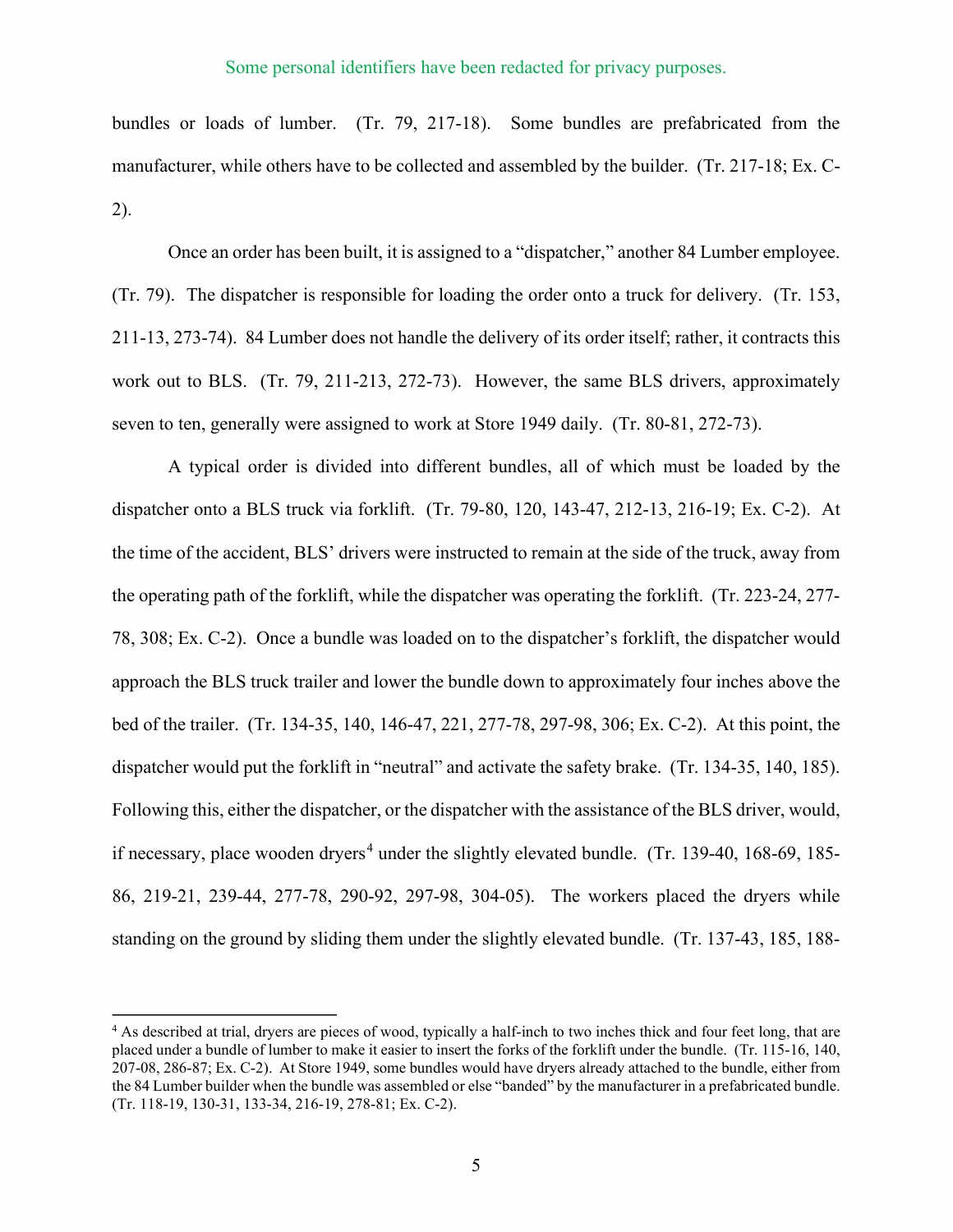91, 239-40) Because of the location of the bundle over the bed of the truck trailer, the workers passed behind the stationary forklift to place the dryers on either side of the bundle. (Tr. 139-43, 185, 188-91, 201-02, 239-40). Thus, at no point did the placement of dryers cause either the dispatcher or the BLS driver to pass under either the forks of the forklift or the slightly elevated bundle on the bed of the truck.<sup>5</sup> (Tr. 139-43, 185, 188-95, 304-05). The dispatcher would then repeat this process for the remaining bundles of the order, distributing the bundles evenly over the bed of the truck. (Tr. 273-74).

### **B. The Accident and Investigation**

The accident leading to the issuance of the Citation occurred on November 19, 2019, at 84 Lumber's Store 1949. (Stipulations ¶¶ 2, 6; Tr. 81-83, 313). On that day, [redacted], a driver for BLS, pulled his truck into the loading area and handed [redacted], a dispatcher for 84 Lumber, paperwork regarding the order that was to be loaded onto [redacted]'s semi-truck trailer.<sup>6</sup> (Stipulations ¶ 5; Tr. 212-13, 216). [Redacted] started loading the truck bed by loading Bundles A and  $B$ ,<sup>7</sup> which had been banded together as one load. (Tr. 217; Ex. C-2). [Redacted] then loaded Bundles A and B onto the passenger side of the truck bed, before loading Bundles C and D,<sup>8</sup>

<sup>&</sup>lt;sup>5</sup> Indeed, given that the bundles were elevated only four inches above the bed of the truck, it is hard to conceive as to how an employee would pass under such a bundle.

 $6$  The truck [redacted] was driving on the date of the accident was a semi-truck pulling a 45-foot flatbed trailer. (Tr. 276; Ex. C-1).

 $^7$  At trial, notations were made on Exhibit C-2 signifying the different bundles of wood that comprised the order being loaded onto [redacted]'s truck on the date of the accident. (Tr. 112-15). Because all of the witnesses' testimonies referred to these notations in describing the events leading to the accident, the Court will likewise refer to the different bundles by the notations made at trial.

<sup>8</sup> As depicted in Exhibit C-2, the Bundles marked D, E, F, and G split when they fell off the forklift, but had been banded together as a single bundle at the time [redacted] was loading the truck. (Tr. 117). The Court refers to these collectively as "Bundle D" to represent the events leading up to the accident.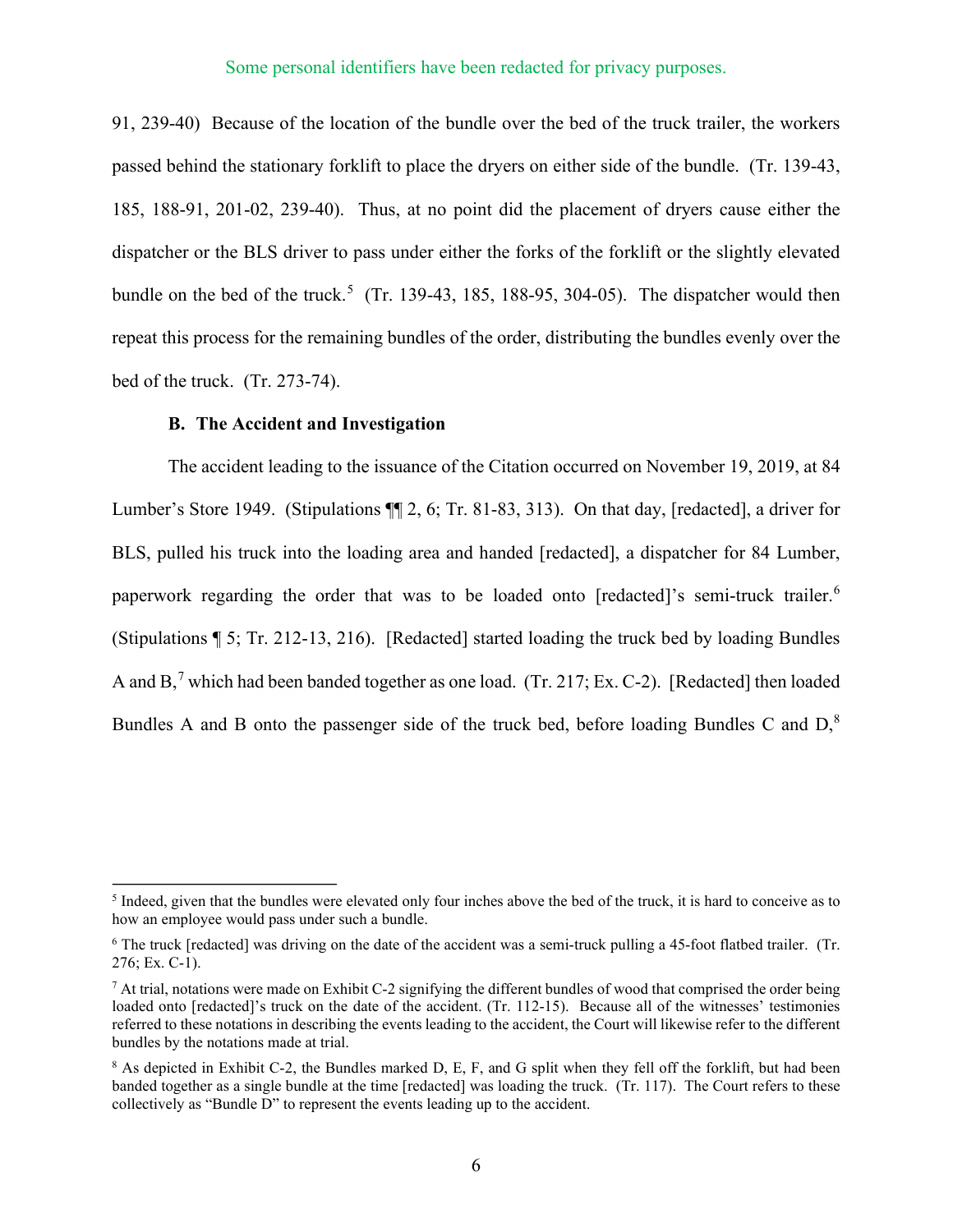together, on top of Bundles A and B. (Tr. 225-28; Ex. C-2). While this was occurring, [redacted] was waiting between the semi-truck and the truck's trailer.<sup>9</sup> (Tr. 223-24, 229; Ex. C-2).

After [redacted] had loaded Bundles J and K behind Bundles A and B, [redacted] approached [redacted] on his forklift and asked him if he could move Bundle D to the other side of the truck bed so that the "strap c[ould] match up." (Tr. 229; Ex. C-2). At this point in time, [redacted] was standing in front of the front wheel of the trailer, where the cords attached it to the semi-truck.<sup>10</sup> (Tr. 229; Ex. C-2). [redacted] obliged [redacted]'s request and loaded Bundle D onto his forklift.11 (Tr. 230). With Bundle D elevated on the forks of the forklift, [redacted] began backing away from the trailer. (Tr. 230). When [redacted] had backed up approximately two or three feet away from the trailer, [redacted], "[like] a jackrabbit … out of nowhere," ran underneath the forks of the forklift and the elevated Bundle D thereon and told [redacted] to get another "bite" on the load. (Tr. 230, 253-54).

[Redacted] told [redacted] at least three or four times to get out from underneath the elevated bundle. (Tr. 231, 249-51). [Redacted] also honked his horn to warn [redacted] of the danger in which he had put himself by going underneath the elevated bundle. (Tr. 330). [redacted], however, did not move from underneath the forklift, but instead kept telling [redacted] to back up the forklift. (Tr. 231-32). [redacted] did so, but only because he was concentrated on moving the

<sup>&</sup>lt;sup>9</sup> [Redacted] stated [redacted] was between the wheelbases of the tractor and the trailer by the "Douglas County" wrapping on the left side of the photograph in Ex. C-2. *See also* Exs. C-3 & 4 (photographs of the semi-truck and trailer post-accident taken from different angles).

 $10$  The Court notes that this was outside of the "danger zone" of the moving forklift, which was anywhere within 180 degrees of an elevated or moving load. (Tr. 191-95).

<sup>&</sup>lt;sup>11</sup> Complainant attempted to impeach [redacted] with deposition testimony seemingly indicating he had not yet loaded Bundle D when [redacted] ran under the forklift. (Tr. 255-57). The Court credits [redacted]'s account at trial the Bundle had been loaded onto the forklift by the time [redacted] ran under it. The Court finds the proceeding events, which occurred over a matter of seconds, could not have occurred as they did without the bundle having already been on the forklift at the time [redacted] ran under it. Moreover, the Court was able to observe [redacted]'s demeanor at trial and found him to be a forthright and credible witness.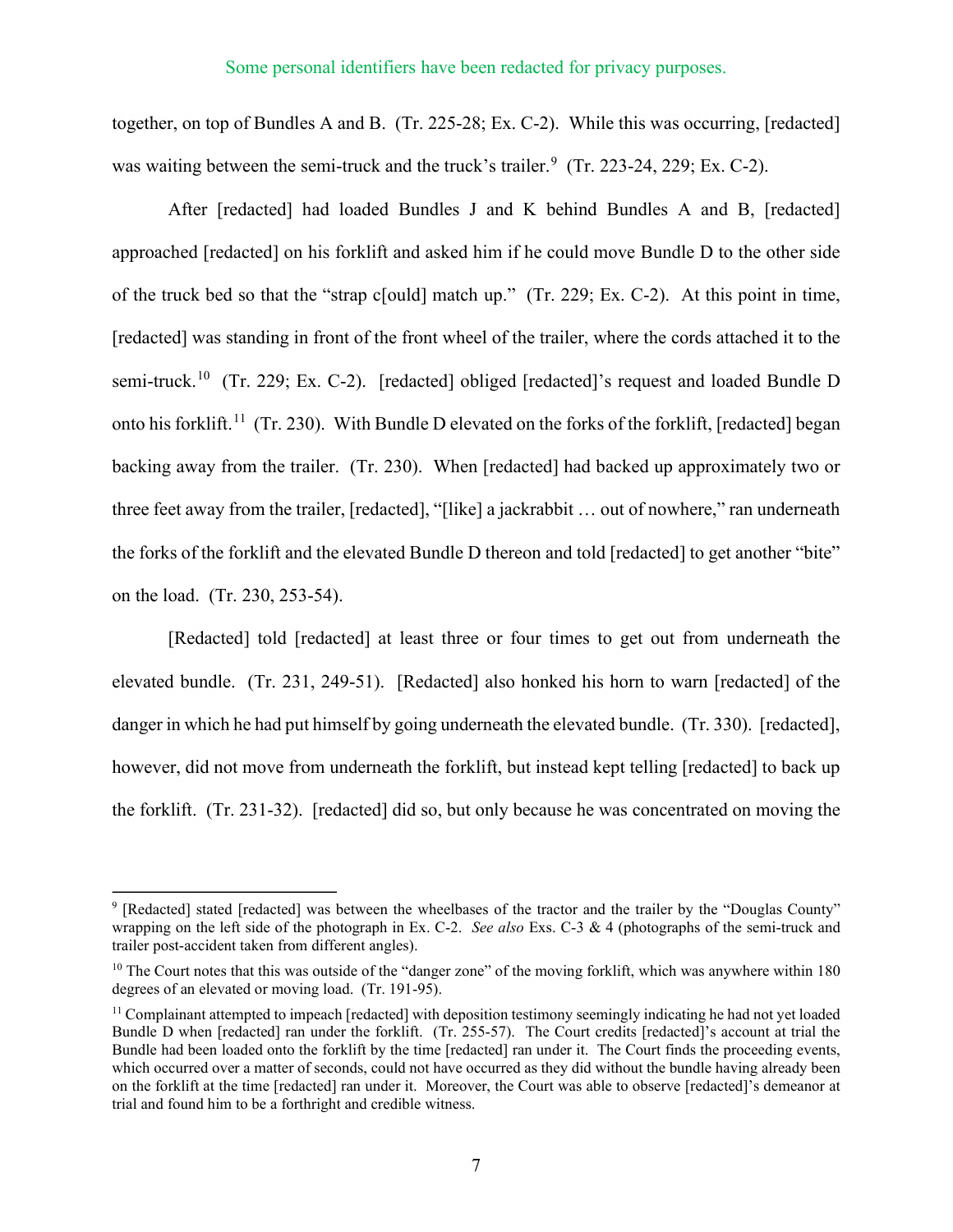elevated load and abruptly stopping the forklift with the load still elevated could have caused the bundle or the forklift to topple. (Tr. 174-78, 232, 247-48). After a matter of seconds, <sup>12</sup> Bundle D fell off the forklift onto [redacted] beneath, killing him. (Stipulations ¶¶ 2, 4; Tr. 252).

Following Respondent's report of [redacted]'s death, OSHA sent CSHO McGurk to investigate. (Tr. 313). CSHO McGurk arrived at Store 1949 the same day, inspected where the accident had occurred, and reviewed various documents produced by Respondent. (Tr. 313-14).

# **C. The Citation**

Following his investigation, CSHO McGurk concluded Respondent had allowed [redacted] to pass under the loaded forklift and thereby violated 29 C.F.R § 1910.178(m)(2). The CSHO's conclusion was based on his inference that [redacted] and [redacted] had had a "conversation" in the process of moving Bundle D and that "it wasn't a quick situation where [redacted] jumped in. It was more of an ongoing loading process that led to the accident." (Tr. 315). He found there was an "extended amount of time" where either [redacted] or [redacted] could have removed themselves from the dangerous situation that had been created. (Tr. 321). The CSHO also believed Respondent did not have a process in place to inspect or enforce its Work Rule prohibiting passing under raised forklifts. (Tr. 315). The CSHO further concluded Respondent's standard operating procedure regularly placed employees in the position [redacted] was in when the load fell on top of him. (Tr. 320). Based on the CSHO's conclusions, Complainant issued the serious Citation to Respondent.

In addition to the CSHO, the following witnesses testified at trial:

<sup>&</sup>lt;sup>12</sup> [Redacted] was not able to articulate an exact timeframe for the events leading up to the accident, instead stating it happened "so fast" and "too quick" (Tr. 248, 252). However, in response to a clarifying question from the Court, he indicated that by "too quick" he meant "Just seconds. It just happened – [snaps fingers] – like that." (Tr. 252). The Court credits this account, especially in light of the fact Complainant has failed to offer any alternative view of the facts, even when directed to do so by the Court. (Tr. 342-44).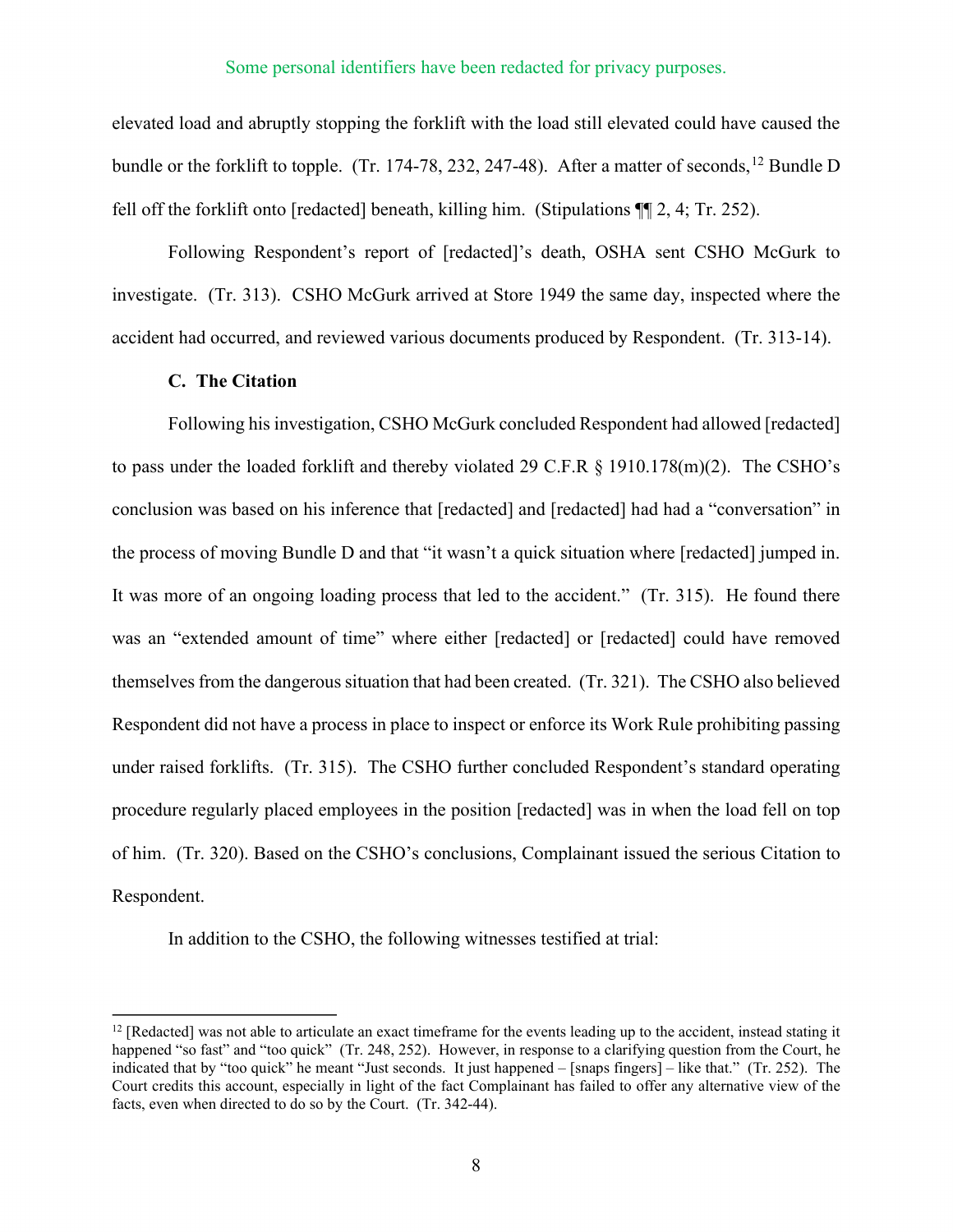**Gary Leonard Murray III** was the general manager for Store 1949 at the time of the accident, managing approximately 25 to 30 employees. (Tr. 76, 160). He was the highest-ranking employee at Store 1949 and, along with his co-manager Matt Kuzniar, was responsible for employee safety. (Tr. 83-84)

**[Redacted]** was the driver of the forklift at the time the bundle fell onto [redacted]. (Stipulations ¶ 5; Tr. 205). He had been in that position since 2017. (Tr. 205).

**Matthew Martindale** was the area manager for BLS' West Houston location, which covered BLS' activities at 84 Lumber's Store 1949. (Tr. 272). He oversaw ten drivers, including [redacted]. (Tr. 272, 302). Even though he worked on the premises of Store 1949, he did not observe the accident leading to the issuance of the Citation. (Tr. 273, 285-86).

### **V. Discussion**

#### **A. Applicable Law**

To establish a violation of a safety or health standard promulgated pursuant to section 5(a)(2) of the Act, Complainant must prove: (1) the cited standard applies; (2) the terms of the standard were violated; (3) employees were exposed to or had access to the violative condition; and (4) the employer knew or, with the exercise of reasonable diligence, could have known of the violative condition. *Atl. Battery Co.*, 16 BNA OSHC 2131, 2138 (No. 90-1747, 1994).

Complainant must establish his case by preponderance of the evidence. *See Hartford Roofing Co.*, 17 BNA OSHC 1361 (No. 92-3855, 1995). "Preponderance of the evidence" has been defined as:

The greater weight of the evidence, not necessarily established by the greater number of witnesses testifying to a fact but by evidence that has the most convincing force; superior evidentiary weight that, though not sufficient to free the mind wholly from all reasonable doubt, is still sufficient to incline a fair and impartial mind to one side of the issue rather than the other.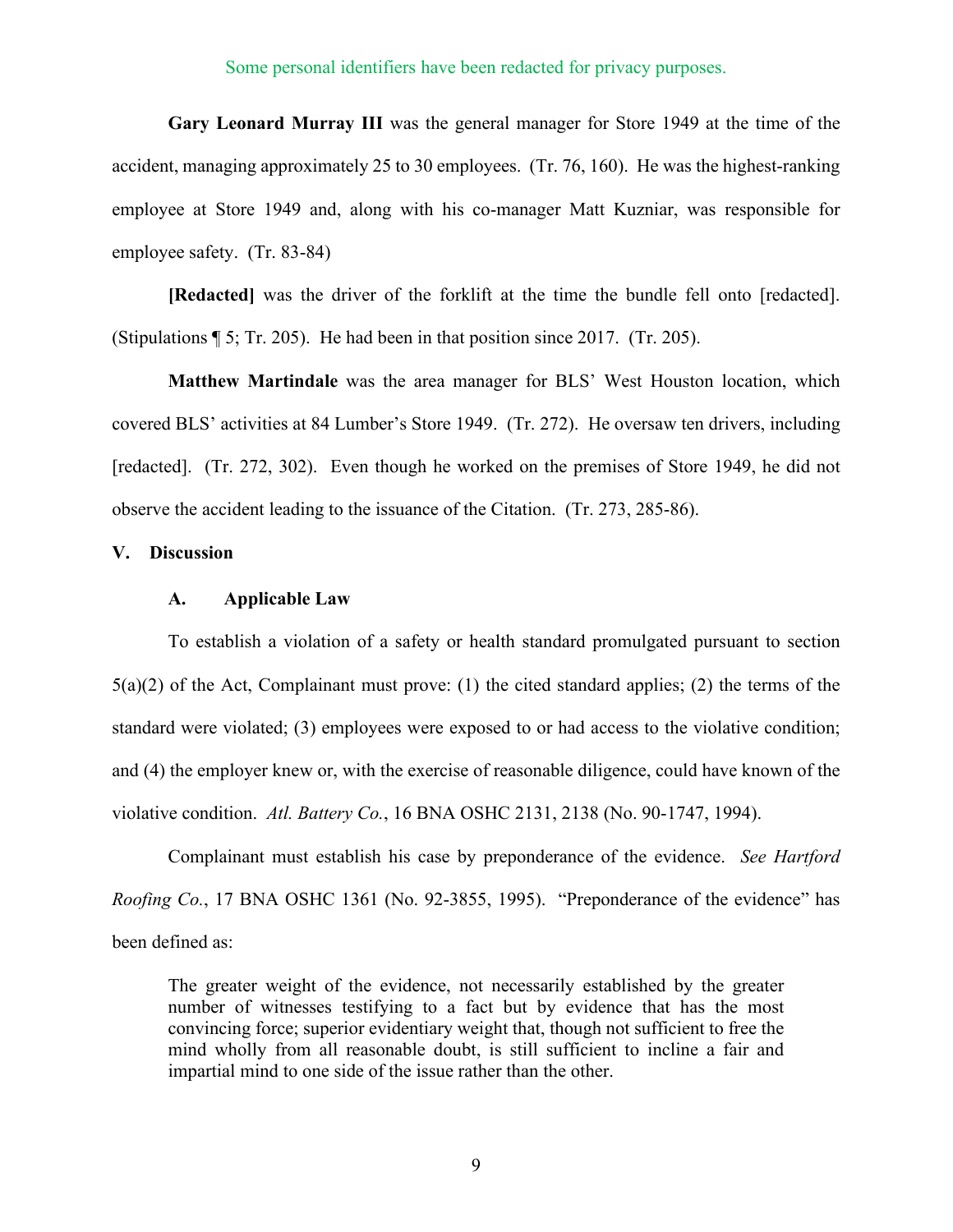*Preponderance of the Evidence*, BLACK'S LAW DICTIONARY (10th ed. 2014).

# **B. Citation 1, Item 1 – The Alleged Forklift Violation**

Complainant alleged a serious violation of 29 C.F.R. § 1910.178(m)(2) as follows:

29 CFR 1910.178(m)(2): Persons were allowed to stand or pass under the elevated portion of trucks, either loaded or empty.

On or about November 19, 2019 employees were exposed to struck by hazards while working underneath the elevated portion of the [sic] a load that was being moved with a forklift.

The cited standard provides: "No person shall be allowed to stand or pass under the elevated portion of any truck, whether loaded or empty."

## **1. The Standard Applies**

Respondent has not contested, and the record supports, the cited standard applied to Respondent's activities involving loading and unloading wood bundles while using a forklift on the date of the accident. The Court finds the cited standard applies. (Tr. 344); *see also* 29 C.F.R. § 1910.178(a)(1) ("This section contains safety requirements relating to … use of fork trucks …").

## **2. The Standard Was Not Violated**

29 C.F.R. § 1910.178(m)(2) prohibits a person from being "allowed" to stand or pass under the elevated portion of a truck. The regulation does not define the word "allowed" or "allow." However, as the Commission recently held, "[Commission] precedent makes it clear that an undefined term's meaning can be determined by consulting a contemporaneous dictionary." *Roy Rock, LLC*, No. 18-0068, 2021 WL 3624785, at \*2 (O.S.H.R.C., July 22, 2021). Dictionaries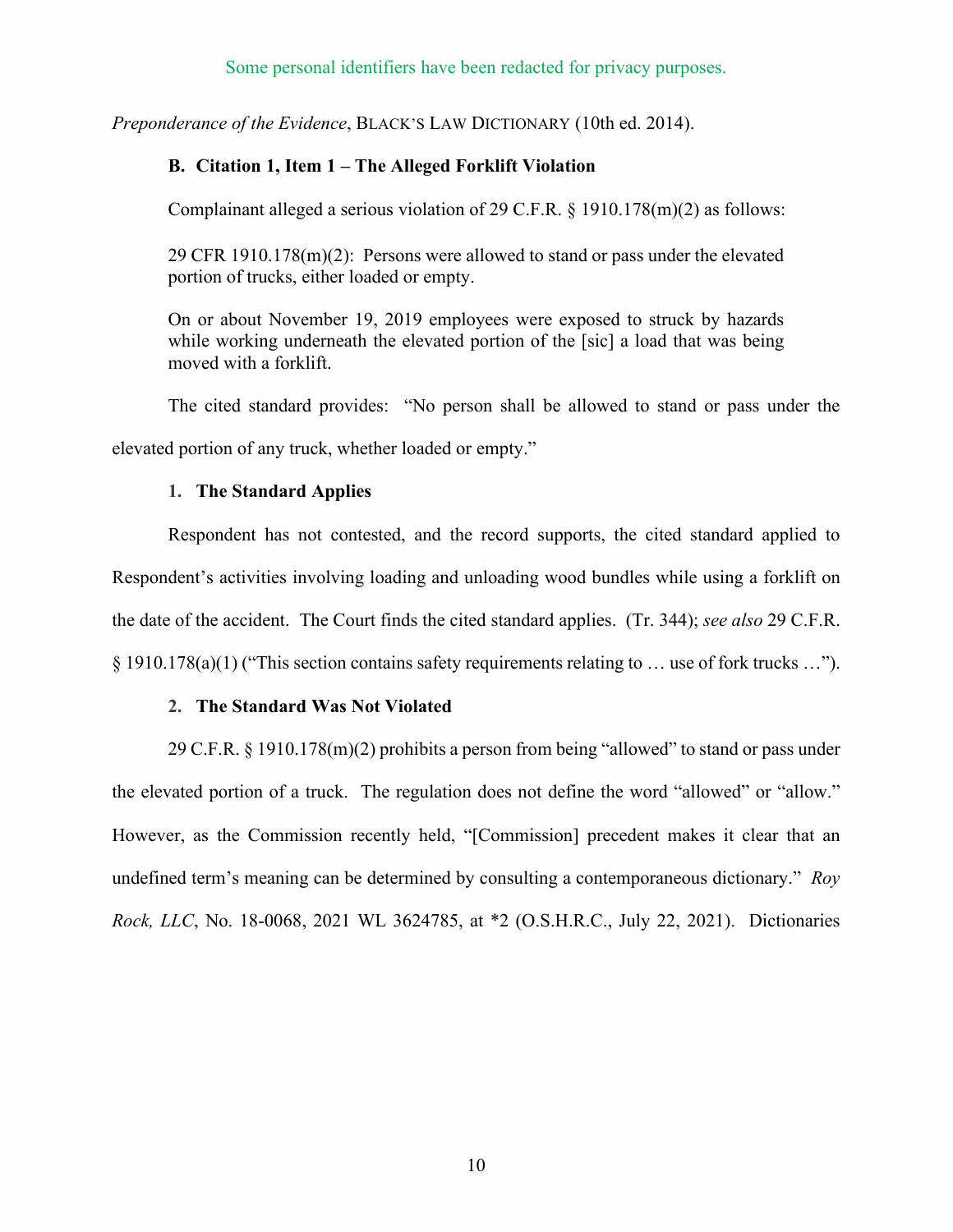contemporaneous to this regulation<sup>13</sup> define "allow" as "to give permission to or for; permit,"<sup>14</sup> "to permit by neglect, oversight, or the like,"<sup>15</sup> and "to permit by way of concession"<sup>16</sup> or "by" neglecting to restrain or prevent."17 Thus, the definition of "allow" contemplates either explicit or implicit permission given for certain conduct.<sup>18</sup>

Likewise, in Texas where the accident occurred, an employer can be deemed to have authorized an employee's conduct either explicitly or implicitly. *See Kennedy v. Am. Nat'l Ins. Co.*, 107 S.W.2d 364, 366 (Tex. 1937) (finding an employer can be liable for torts committed by an employee acting within the scope of employment "if the servant's use of the automobile or other vehicle was authorized, either expressly or impliedly."); *Mexico's Indus., Inc. v. Banco Mexico Somex, S.N.C.*, 858 S.W.2d 577, 583 (Tex. Ct. App. 1993) (finding that, in a principal-agent relationship, "actual authority includes both express and implied authority"); *see also* Restatement (Third) of Agency § 2.01 cmt. b (defining "actual authority" to include "implied authority," meaning, in relevant part "to act in a manner in which an agent believes the principal wishes the agent to act based on the agent's reasonable interpretation of the principal's manifestation in light of the principal's objectives and other facts known to the agent.").

<sup>13</sup> 29 C.F.R. § 1910.178(m)(2) was first promulgated in 1972, and the language has not changed since that time. *Compare* Part 1910 – Occupational Safety and Health Standards, 37 Fed. Reg. 22,102, 22,257 (Oct. 18, 1972), *with*  29 C.F.R. § 1910.178(m)(2). Thus, the Court has consulted dictionaries contemporaneous with the original promulgation of the standard. *See Roy Rock, LLC*, 2021 WL 3624785 at \*3 (consulting a 1986 dictionary for a regulation promulgated in 1988).

<sup>&</sup>lt;sup>14</sup> Allow, RANDOM HOUSE DICTIONARY OF THE ENGLISH LANGUAGE 40 (1971) (definition 1).

<sup>15</sup> *Id.* (definition 3).

<sup>&</sup>lt;sup>16</sup> *Allow*, WEBSTER'S THIRD NEW INT'L DICTIONARY 58 (1971) (definition 4a).

<sup>17</sup> *Id.* (definition 4b).

<sup>&</sup>lt;sup>18</sup> Indeed, in the commentary to the definition of "allow" in the Random House dictionary consulted by the Court, it is noted that "allow" and its synonyms "let" and "permit" all "imply granting or conceding the right of someone to do something." RANDOM HOUSE DICTIONARY at 40.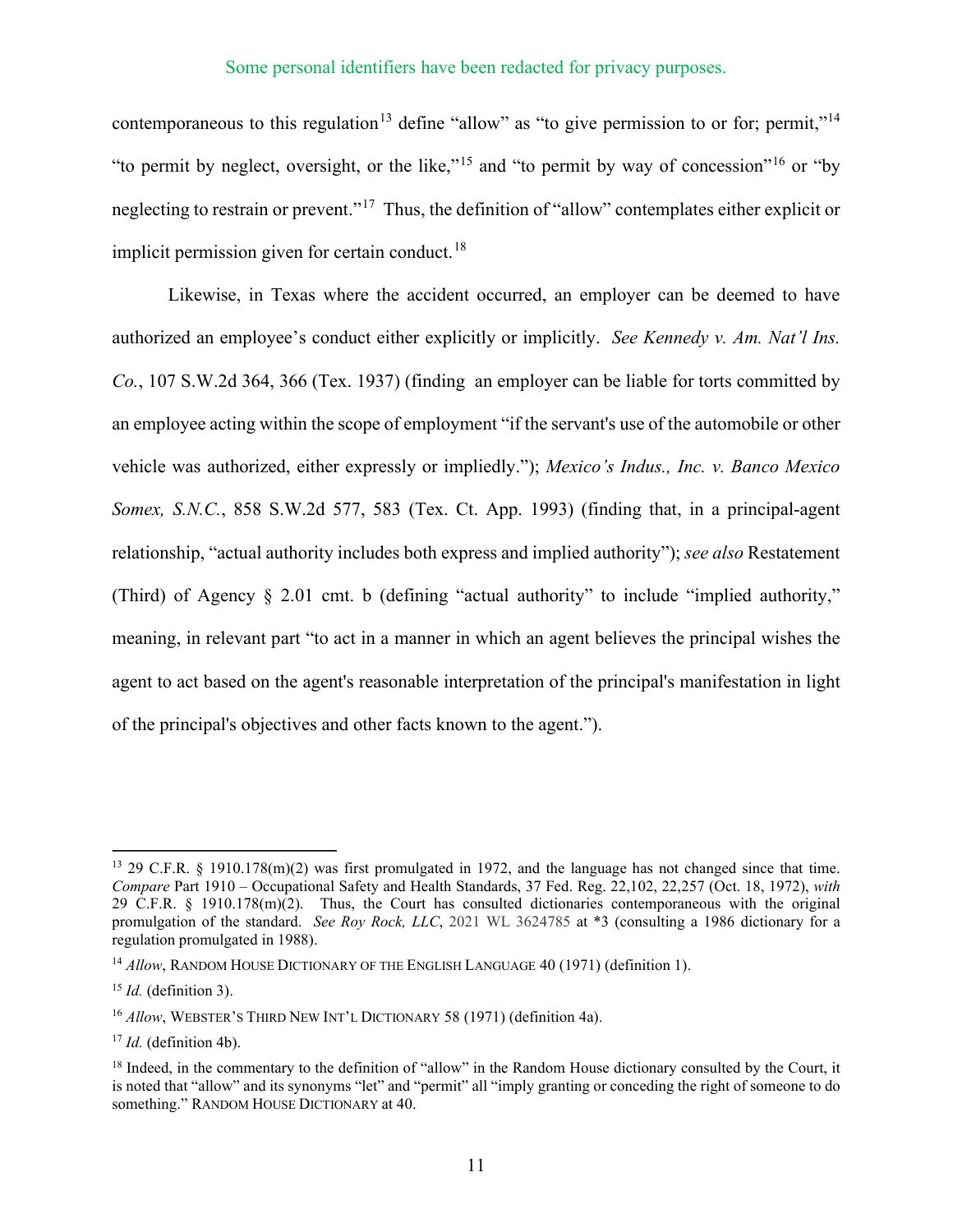Indeed, in *Clements Paper Co.*, No. 419, 1972 WL 4101, at \*5 (O.S.H.R.C., June 26, 1972),

the Commission interpreted the regulation at issue in this case consistent with these dictionary definitions and agency law concepts as follows:

It seems apparent that the connotation implied from this phrase is that the petitioner [Secretary] must prove that responded 'allowed' Sells to pass under the truck. Section 1910.178(m)(2) is not explicit as to what constitutes 'allowed' an employee to undertake a certain course of action. It seems axiomatic that the word 'allow' implies permission either implicit or explicit, given by the employer. The word permission in turn implies that the employer had knowledge of that act which he has given his permission to the employee to do so."

Thus, the Court finds to prove a violation of 29 C.F.R. § 1910.178(m)(2), Complainant must prove Respondent either explicitly or implicitly permitted [redacted] to stand or pass under the forklift. Here, Complainant has proven neither.

#### *i. Explicit Permission*

As to explicit permission, Complainant has stipulated Respondent "had a Work Rule in place at Store 1949 (the store implicated in this matter) that instructed and communicated to 84 Lumber employees to not let people work under the elevated loads or pass under the elevated loads of forklifts … and "84 Lumber adequately communicated the Work Rule to its employees at Store 1949." Additionally, Martindale, [redacted]'s supervisor, acknowledged that BLS trained [redacted] to never work under a forklift's forks or a suspended load thereon. (Tr. 302-03, 305-06). Further still, both Martindale and Murray both stated this Work Rule was common in the industry because of the obvious dangers posed by working under a suspended load on a forklift. (Tr. 148, 160-61, 302-04; Ex. R-5, at 7 ("USE COMMON SENSE [when operating a forklift]: … ALLOW NO ONE under or near lift mechanism or load.")).

Against the weight of this evidence, Complainant makes no argument in his post-trial brief Respondent had given [redacted] explicit permission to stand under the elevated load on the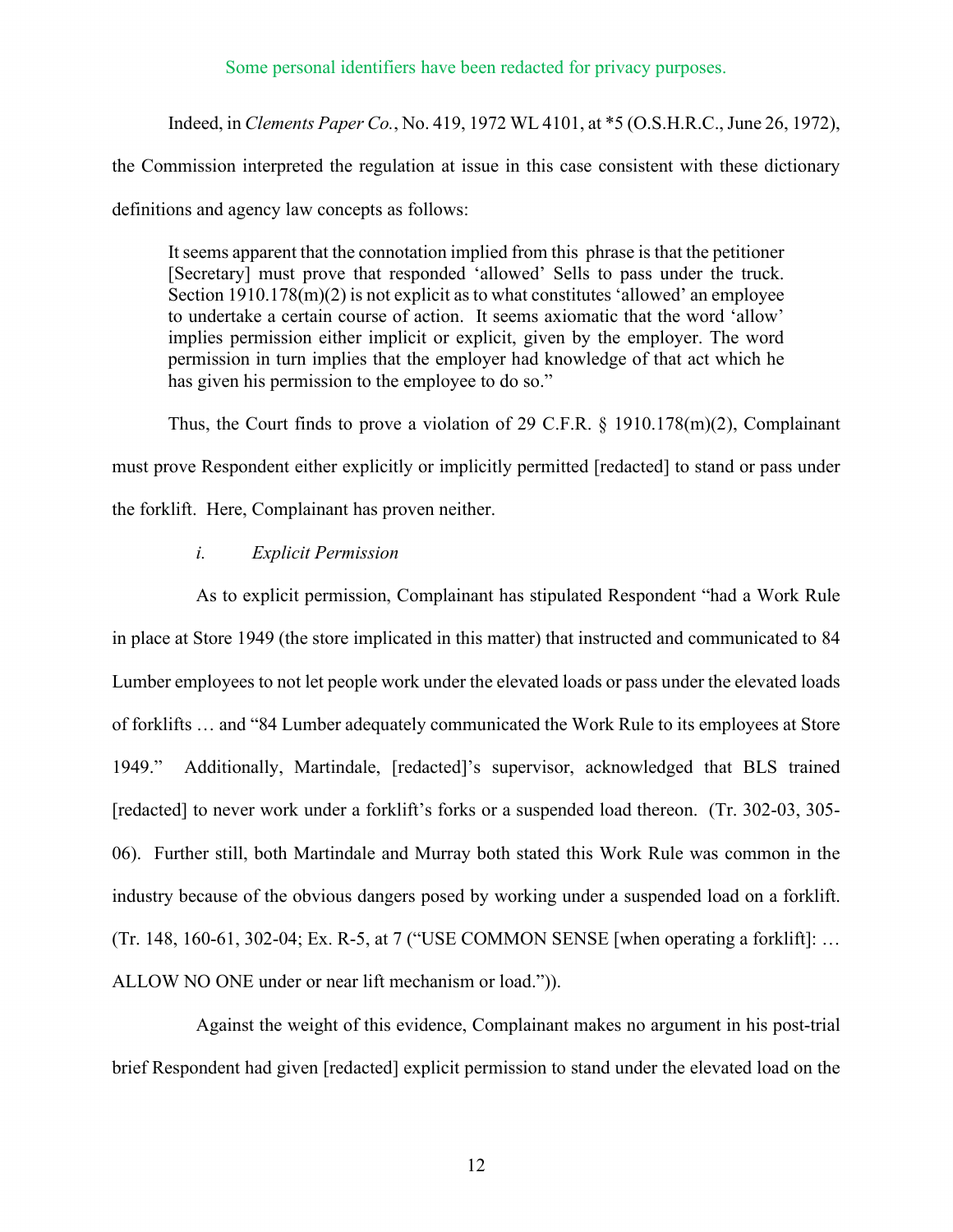forklift. Indeed, the record indicates [redacted] responded according to the Work Rule by yelling at the deceased to get out from under the elevated load and also sounded his horn. These actions by [redacted] cannot be interpreted as Respondent providing explicit permission to be under the elevated load. Accordingly, the Court finds Respondent did not give explicit permission for [redacted]'s conduct.

#### *ii. Implicit Permission*

As to implicit permission, while adequate work rules, training, and employee experience can bear on whether implicit permission was granted for purposes of 29 C.F.R. §  $1910.178(m)(2)$ ,<sup>19</sup> Complainant instead focuses on the practice of placing dryers under the elevated loads as evidence Respondent implicitly permitted employees to walk under elevated loads. (Complainant's Br. 7-8). More specifically, Complainant argues Respondent allowed employees, including BLS employees, to approach elevated loads on forklifts to place dryers, which "required BLS employees to be in very close proximity or even under elevated loads." *Id.* at 7.

However, the uncontroverted evidence adduced at trial demonstrated: (1) while 84 Lumber employees were loading bundles onto a truck, the policy at the time of the accident was that BLS drivers would wait in front of the bed of the truck, well out of the zone of danger for an active forklift (Tr. 191-95, 223-24, 229, 277-78, 308); (2) dryers were only placed under an elevated load when it had been lowered to approximately 3 or 4 inches above the bed of the truck

<sup>&</sup>lt;sup>19</sup> *See Clements Paper Co.*, 1972 WL 4101, at  $*7$  (discussing employee's experience and safety measures instituted by employer in determining there was no implicit permission for the employee to pass under a roll lift). Due to the Stipulations that Respondent had a Work Rule which prohibited employees from passing or walking under elevated loads and the Work Rule was adequately communicated to the employees as well as BLS employees having been trained on the same rule, no further discussion is needed as to whether implicit authorization was provided on these bases. *See* Stipulations ¶¶ 8, 9. Finally, no party has questioned the experience of [redacted], who had been a forklift driver since 2017, at Respondent's work location. (Tr. 205).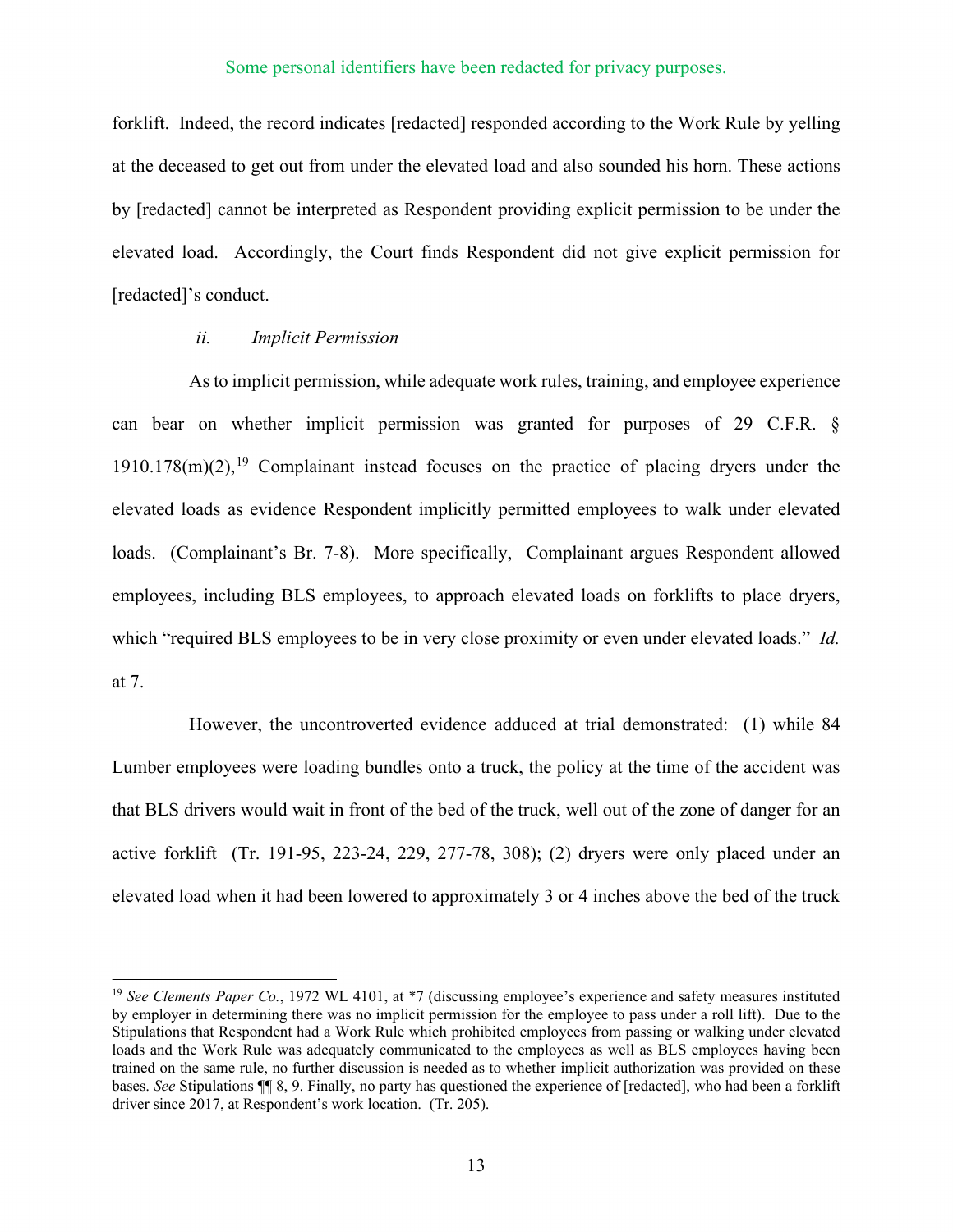(Tr. 134-35, 139-140, 146-47, 185-86, 219-221, 239-44, 277-78, 290-92, 297-98, 304-306); and (3) employees placed the dryers while standing on either side of the forklift, neither underneath nor on top of the elevated load. (Tr. 139-43, 185, 188-91, 201-02, 239-40). Thus, although Complainant's argument that "[t]he manual process of placing dryers requires employees to approach elevated loads" is technically true, it fails to account for the fact that the loads were elevated only a few inches and were above a truck bed when the employees approached them, such that an employee would be physically unable to "stand or pass" under the loads.

 Complainant also argues Respondent failed to require dryers to be banded together when the bundles were being assembled, despite this being feasible, and thus perpetuated the need for employees to "manually place dryers in the [sic] direct proximity of elevated forklift loads." (Complainant's Br. 8). Again, while this statement is technically true, it ignores the reality of Respondent's practice, which prohibited employees from approaching the load to place the dryers until it was suspended only a few inches above the bed of a truck. (Tr. 134-35, 139-140, 146-47, 185-86, 219-221, 223-24, 277-78, 290-92, 297-98, 304-06).

Finally, Complainant argues Respondent failed to designate a "muster area"<sup>20</sup> for BLS drivers to wait while their trucks were being loaded, thus giving "BLS drivers little choice but to be involved in the loading [of] the trucks, placing dryers, or lingering in the proximately [sic] of the loading process." (Complainant's Br. 7). However, the evidence established BLS drivers waited between the front of the semi-truck and the truck's trailer, well out of the 180-degree radius comprising the "zone of danger" of an active forklift. (Tr. 191-95, 223-24, 229, 277-78, 308). Only after the load on the forklift was above the bed of the truck and the forklift's brake were

 $20$  Martindale indicated that, following the accident in this case, BLS drivers must now stand in a designated "muster" area" near a fire hydrant and further from the loading area while 84 Lumber employees load BLS' trucks. (Tr. 307- 09).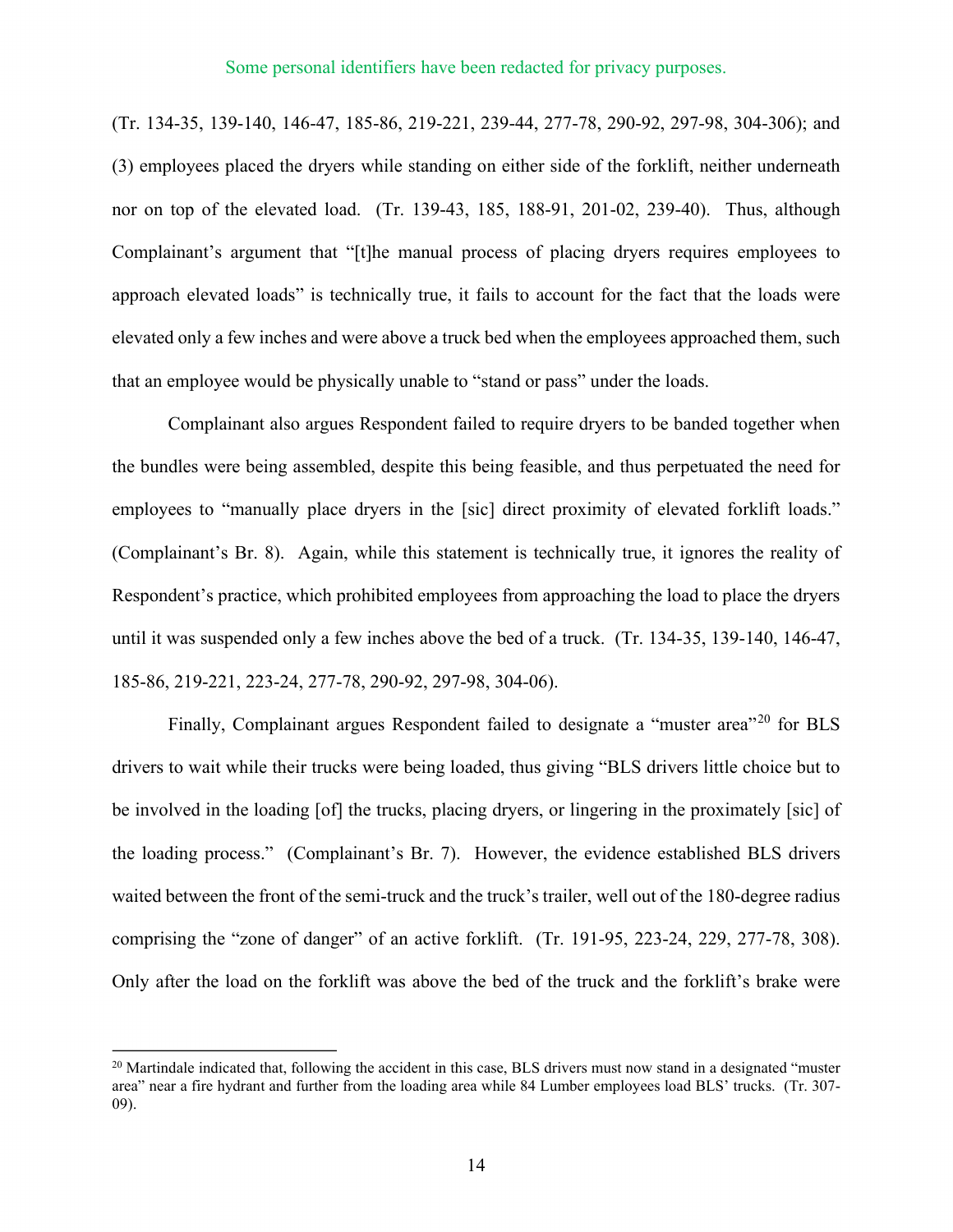activated would the BLS employees approach the trailer to place the dryers. (Tr. 134-35, 140, 185). Respondent's practice did not implicitly permit BLS employees to pass under a loaded forklift; in fact, it specifically avoided that practice.

The Court therefore does not find Complainant has proven Respondent's practice of manually placing dryers implicitly permitted its employees to stand or pass under elevated loads on forklifts. Complainant has not proffered any other theory for how Respondent implicitly permitted [redacted]'s actions on the date of the accident.<sup>21</sup> Accordingly, the Court finds the standard was not violated.

## **VI. Conclusion**

Complainant has failed to establish Respondent violated the cited standard, and thus failed to make out an essential element of his case. *Atl. Battery Co.*, 16 BNA OSHC at 2138. Accordingly, the Citation is vacated. In light of this, the Court need not address the remaining elements of Complainant's prima facie case.<sup>22</sup>

#### **ORDER**

The foregoing Decision constitutes the Findings of Fact and Conclusions of Law in accordance with Rule 52(a) of the Federal Rules of Civil Procedure.

Based upon the foregoing Findings of Fact and Conclusions of Law, is it ORDERED that Citation 1, Item 1 is VACATED.

<sup>&</sup>lt;sup>21</sup> Despite the Court's order for the parties to do so (Tr. 345-47), Complainant has not briefed the issue of the timing of the events leading to the accident, whether [redacted]'s actions during this time could be considered implicit permission of [redacted]'s actions, or whether [redacted], as a forklift operator with no supervisory authority over [redacted], could even consent to [redacted]'s actions on behalf of Respondent. *See* Resp't Br. 20-22 (discussing these issues). The Court therefore considers any reliance on these issues as a basis for a finding of implicit permission to have been abandoned by Complainant. *See, e.g.*, *Castro v. McCord*, 259 F. App'x 664, 665-66 (5th Cir. 2007) (unpublished); *Ryder Transp. Servs.*, 24 BNA OSHC 2061, 2063 n.4 (No. 10-0551, 2014); *Altor, Inc.*, 23 BNA OSHC 1458, 1460 n.3 (No. 99-0958, 2011), *aff'd*, 498 F. App'x 145 (3d Cir. 2012) (unpublished).

<sup>&</sup>lt;sup>22</sup> Likewise, the Court need not address Respondent's arguments regarding employer knowledge or the classification of the violation. (Resp't Br. 23-29).